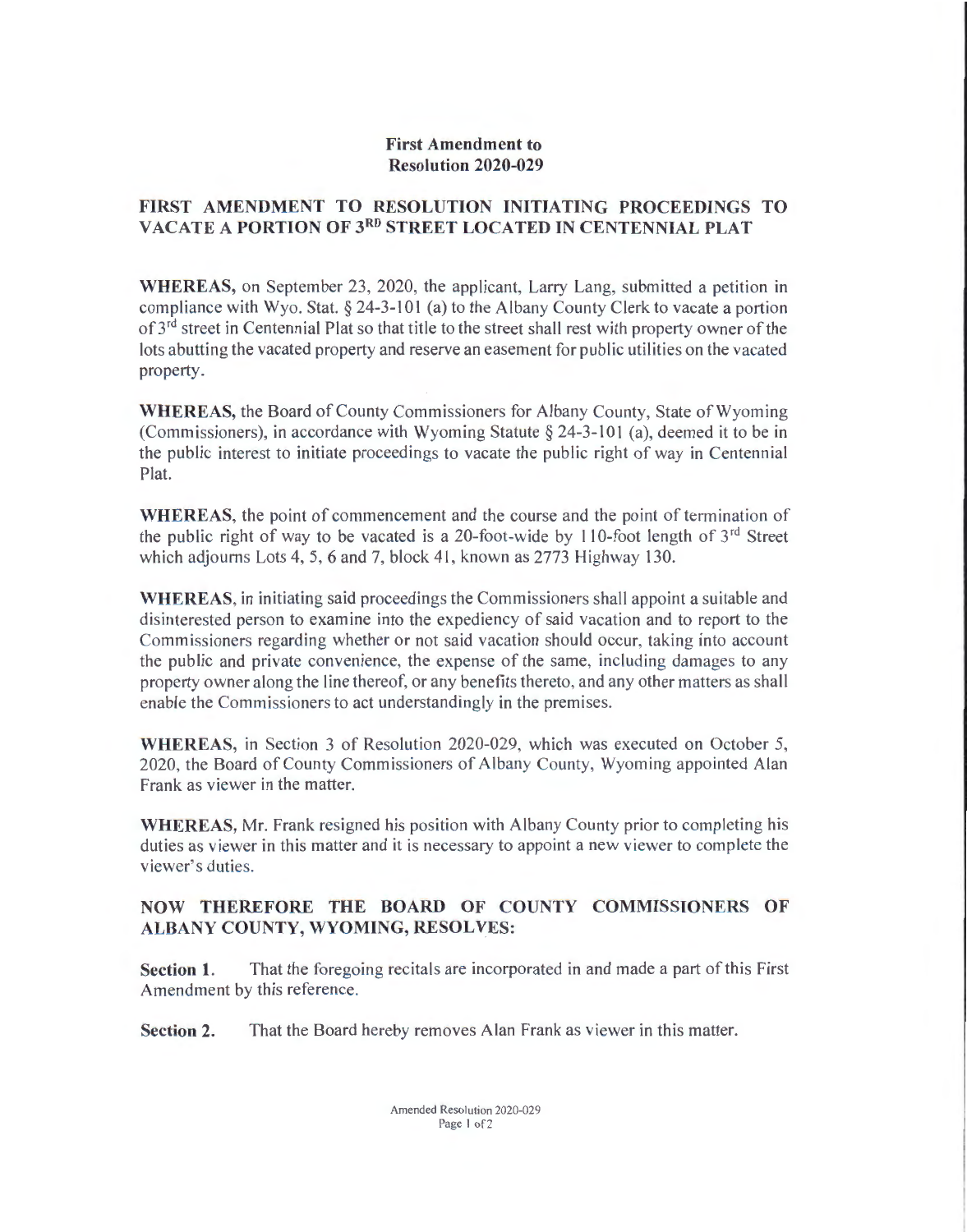**Section** 3. That the Board hereby appoints Karen Bowman as viewer in the matter, and that upon filing of her Oath of Viewer she begins her duties immediately and must report back to the Board regarding her findings as soon as practicable.

**Section 4.** That with the exception of items explicitly delineated in this First Amendment, all terms and conditions of the original Resolution 2020-029 shall remain unchanged and in full force and effect.

PASSED, APPROVED, AND ADOPTED THIS 20<sup>th</sup> day of July 2021.

#### **THE BOARD OF COUNTY COMMISSIONERS OF ALBANY COUNTY, WYOMING**

Pete Gosar, Chairperson

ATTEST:

Cache Rho. Jackie R. Gonzales, /

AJbany County Clerk`  $\overline{1}$ 

Amended Resolution 2020-029 Page 2 of 2